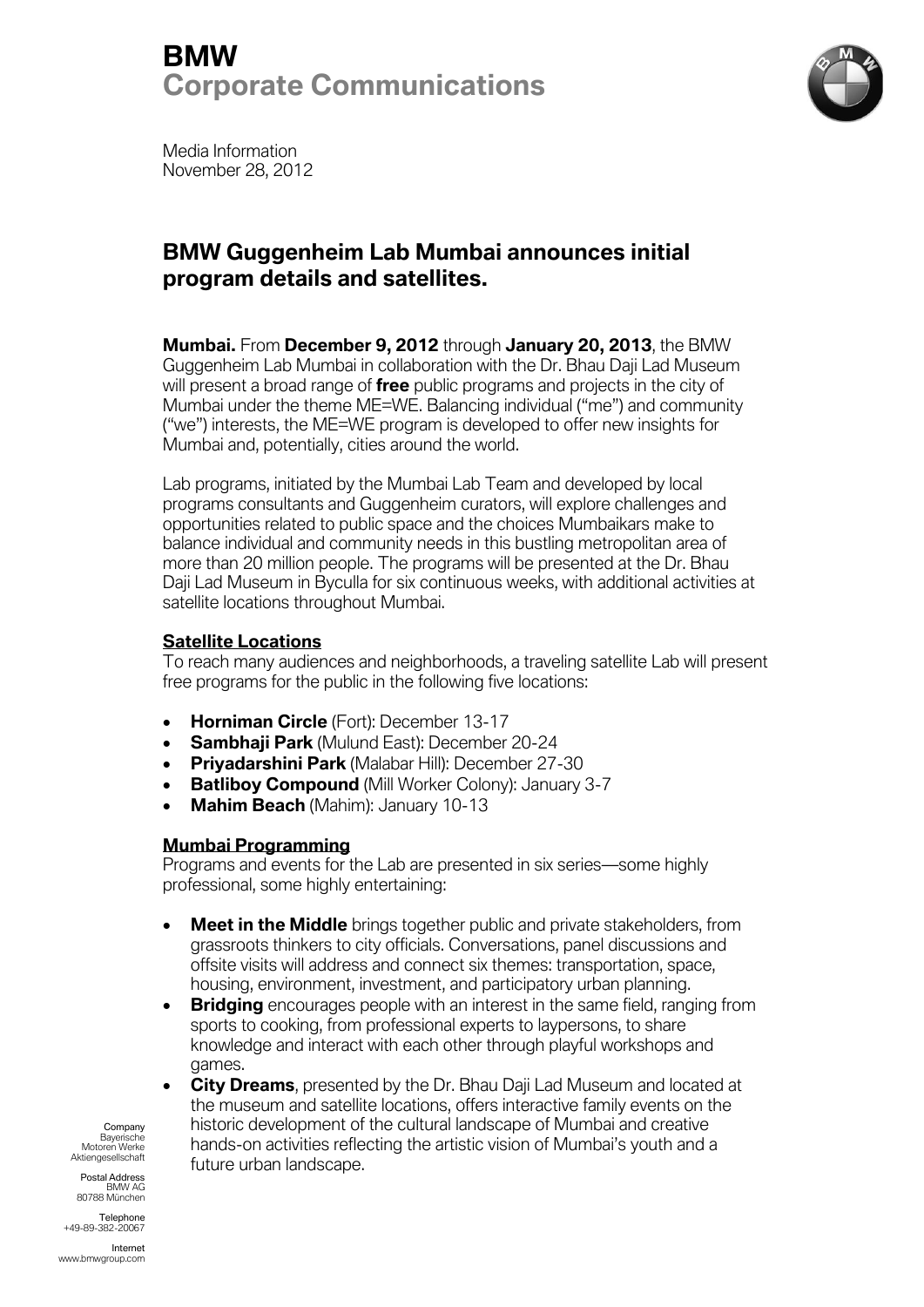

Media Information

Date November 28, 2012

Subject BMW Guggenheim Lab Mumbai announces initial program details and satellites.

Page 2

- **Film Screenings** offer classic and contemporary Bollywood favorites, documentaries, animation, and experimental works paired with related discussions about topics such as the search for individual space in an intense-urban environment.
- **Food for Thought** uses food and drink as a catalyst for conversation about the cultures reflected on the tables and streets of Mumbai, addressing local and global issues of nutrition, food production, food security, and safety.
- **Unwrapping Mumbai** offers new insights about how Mumbaikars adapt to their surroundings through high-energy, interactive variety shows and party sessions that combine talks, music, theatre, storytelling, and tours to explore the city's kaleidoscope of perspectives.

### **Projects**

The Lab has begun a series of participatory research studies and city design projects throughout the city of Mumbai to inform future urban designs in the city and elsewhere. They include the following, as well as others to be announced:

- **Your Place, My Place, or Our Public Space? Privacy and Spaces in Mumbai (research project)** asks Mumbaikars to contribute to an ongoing research project to reveal how the community perceives privacy. This study, which began during the summer of 2012, is conducted with Partners for Urban Knowledge, Action and Research (PUKAR), an independent Mumbai research collective.
- **Your Place, My Place, or Our Public Space? Privacy and Spaces in Mumbai, a Visual Survey (research project)** investigates through participatory mapping and photography tours where Mumbaikars find or create personal space. This project is conducted with the Design Cell at the Kamla Raheja Vidyanidji Institute for Architecture and Environmental Studies (KRVIA).
- **Kala Nagar Traffic Junction Competition (design project)**, held in collaboration with the Mumbai Environmental Social Network (MESN) and administered by Lord Cultural Resources, asks students and professionals to re-imagine one of the city's busiest transportation hubs.
- **Land Link (design project)** explores ways to refit Mumbai's existing water pipe infrastructure as a new auto rickshaw highway and a pedestrian bridge between different neighborhoods, creating a large public domain.
- **Mumbai Stacked City (research project)** introduces the Stacked Population Index (SPI) as an accurate depiction of Mumbai's density, precisely where it occurs, and how it reflects living conditions.
- **Transformers** invites the public to adorn the Lab at the Dr. Bhau Daji Lad Museum site each week using traditional and contemporary Indian artistry and craft.
- **Testing, Testing! Mumbai (research project)**, a series of tours developed by Colin Ellard of the University of Waterloo and also run at the New York and Berlin Labs, explores the psychological effects of urban spaces near the Lab at the Dr. Bhau Daji Lad Museum site.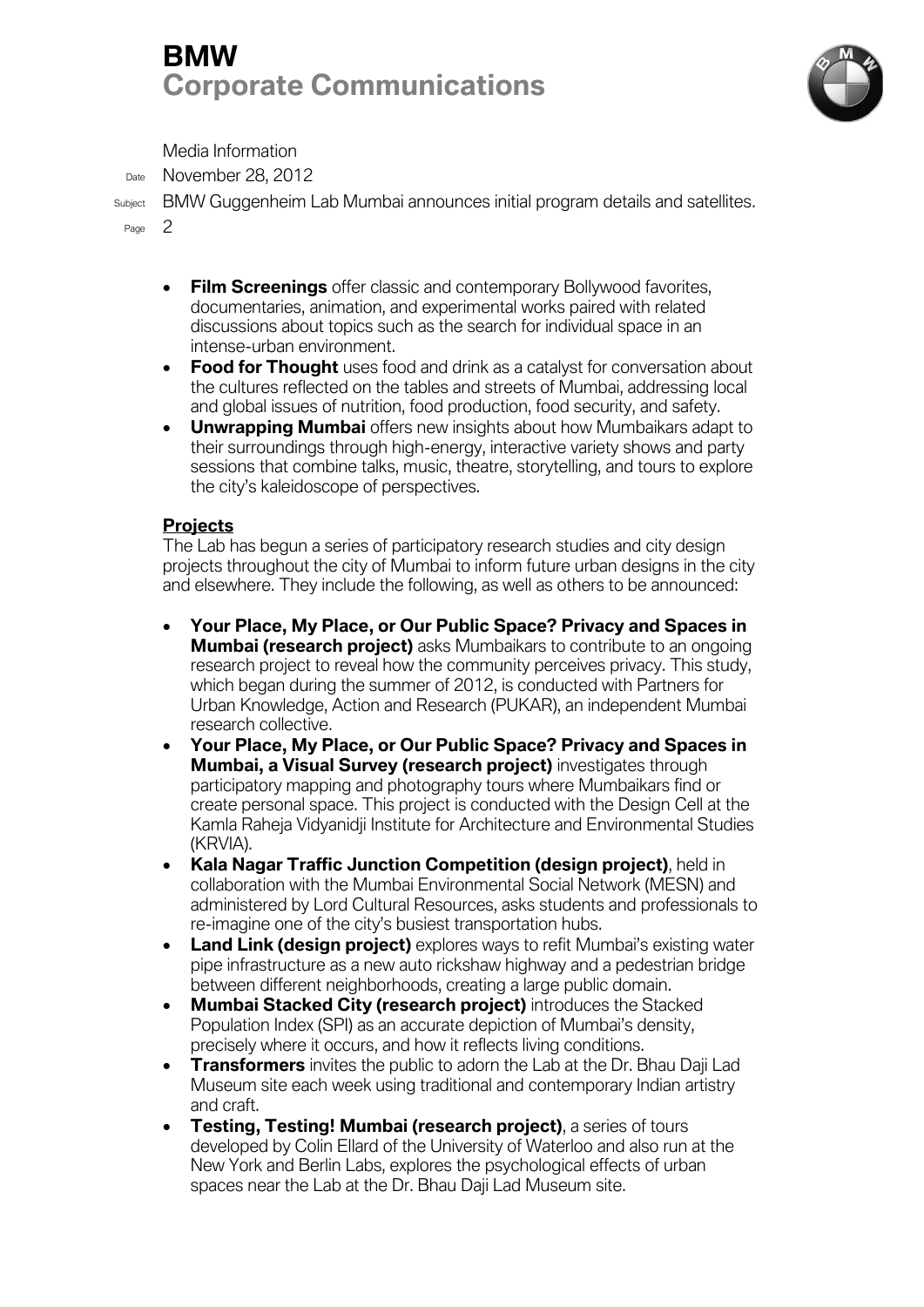

Media Information

Date November 28, 2012

Subject BMW Guggenheim Lab Mumbai announces initial program details and satellites.

Page 3

### **Mumbai Programming Team**

Beyond the Mumbai Lab Team of Aisha Dasgupta, Neville Mars, Trupti Amritwar Vaitla, and Hector Zamora, the BMW Guggenheim Lab Mumbai is working with programs consultants Sourav Biswas, Vikram Doctor, Naresh Fernandes, Ammar Mahimwalla, Aaron Pereira, Alisha Sadikot, Swati Sanghavi, Surabhi Sharma, and Pooja Warier. The Mumbai Lab is curated by David van der Leer and Stephanie Kwai.

### **About the BMW Guggenheim Lab**

The BMW Guggenheim Lab is a co-initiative of the Solomon R. Guggenheim Foundation and the BMW Group. The BMW Guggenheim Lab is curated by David van der Leer and Maria Nicanor of the Solomon R. Guggenheim Museum. Part urban think tank, part community center and public gathering space, the BMW Guggenheim Lab is a pioneering global initiative aimed at raising awareness of important urban challenges and inspiring an ongoing conversation in cities around the world. In addition to participating in programs at the Lab sites, the public is invited to visit the website, join the dedicated online social communities on Twitter [\(@BMWGuggLab](http://twitter.com/bmwgugglab) and [#BGLab\)](https://twitter.com/search/%23bglab), [Facebook,](http://www.facebook.com/BMWGuggenheimLab) [YouTube,](http://www.youtube.com/bmwguggenheimlab) [Flickr,](http://www.flickr.com/photos/bmwguggenheimlab) and [Foursquare,](https://foursquare.com/bmwgugglab) and to [subscribe](http://www.bmwguggenheimlab.org/subscribe) to the Lab's e-newsletter for the latest project updates.

#### **About the Solomon R. Guggenheim Foundation**

Founded in 1937, the Solomon R. Guggenheim Foundation is dedicated to promoting the understanding and appreciation of art, primarily of the modern and contemporary periods, through exhibitions, education programs, research initiatives, and publications. The global network that began in the 1970s when the Solomon R. Guggenheim Museum, New York, was joined by the Peggy Guggenheim Collection, Venice, has expanded to include the Guggenheim Museum Bilbao (opened 1997), the Deutsche Guggenheim in Berlin (1997-2013), and the Guggenheim Abu Dhabi currently under development. Looking to the future, the Guggenheim Foundation continues to forge international collaborations that take contemporary art, architecture, and design beyond the walls of the museum. More information about the foundation can be found at [guggenheim.org.](http://www.guggenheim.org/)

#### **About the Dr. Bhau Daji Lad Museum**

The Dr. Bhau Daji Lad Museum is Mumbai's oldest Museum, established in 1872 as the Victoria & Albert Museum, Bombay. The collection showcases the history and cultural development of Mumbai City. The Museum's collection of fine and decorative arts are exemplary examples of the early modern art practice and craftsmanship. The Museum's restoration project supported by the Jamnalal Bajaj Foundation and completed by INTACH, won UNESCO's highest award of *Excellence for Cultural Heritage Conservation* in 2005. The Museum has launched an extensive exhibition program which showcases major Indian artists and collaborates with international institutions to bring contemporary art into Mumbai's public spaces. These exhibitions are part of the Museum's initiative of creating a public forum for dialogue on contemporary urban issues. For more information, visit [bdlmuseum.org.](http://www.bdlmuseum.org/)

#### **About BMW's Cultural Commitment**

For more than 40 years now, the BMW Group has initiated and engaged in over 100 cultural cooperations worldwide. The company places the main focus of its long-term commitment on modern and contemporary art, jazz and classical music as well as architecture and design. In 1972, three large-scale paintings were created by the artist Gerhard Richter specifically for the foyer of the BMW Group's Munich headquarters. Since then, artists such as Andy Warhol, Roy Lichtenstein, Olafur Eliasson, Jeff Koons, Zubin Metha, Daniel Barenboim and Anna Netrebko have